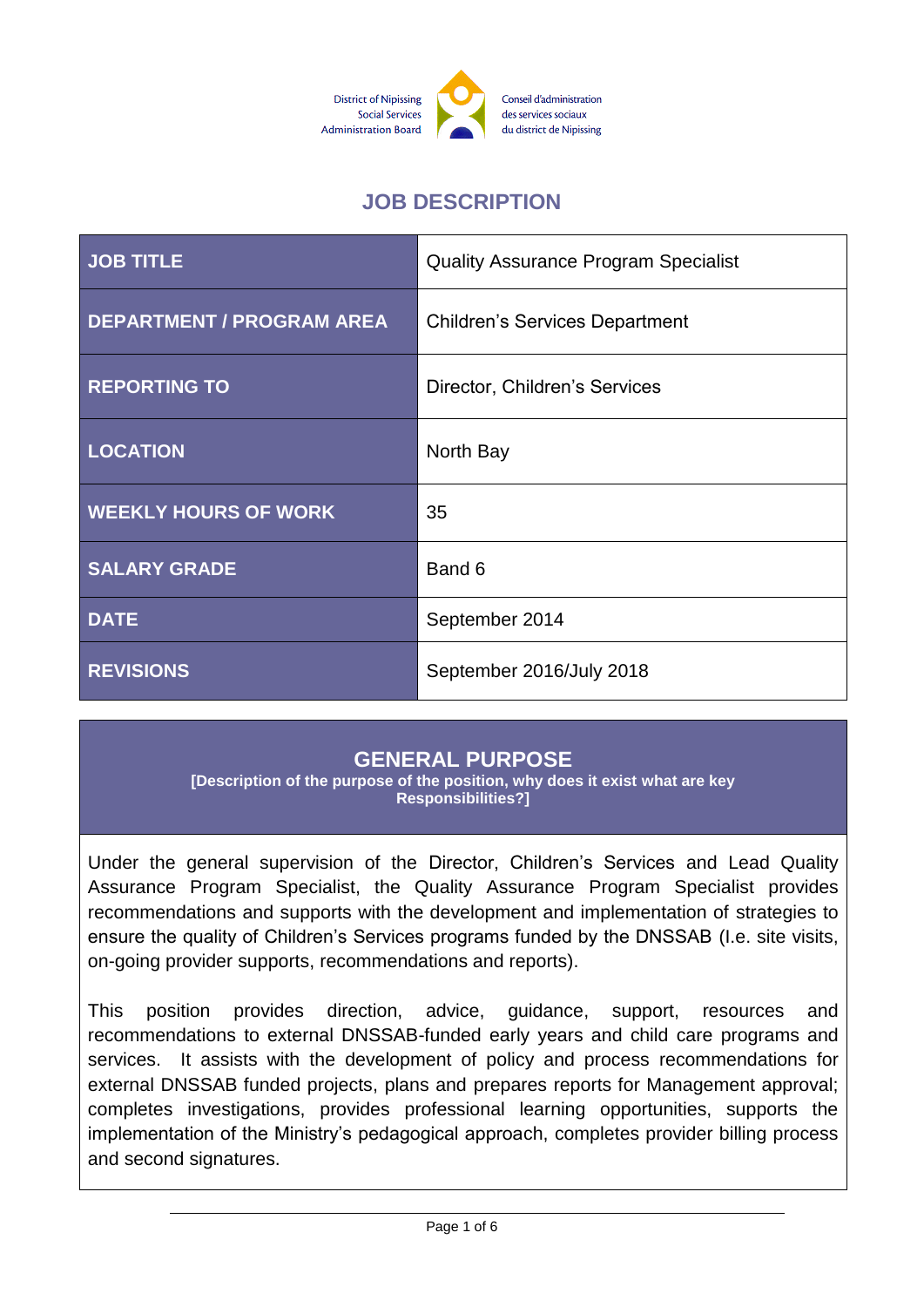# **KEY ACTIVITIES**

**[Name and list under each the key activities of the position and percentage estimate of time for each section]**

#### **Quality Assurance Service Delivery**

Supports the delivery of Nipissing Quality Assurance Achievement Program for service:

- Supporting and monitoring of early years and child care services providers, having a purchase of service with DNSSAB by conducting site visits, observing program activities, completing quality assurance program and reviews.
- Recording and reporting findings to management and service providers utilizing the prescribed format;
- Development of program recommendations, goals and follow-up on quality assurance matters with services providers, as required;
- Review quality assurance parent questionnaires and reports, assist with follow-up as required;
- Provide on-going support to early years and child care service providers pertaining to the implementation of the Ministry's pedagogical approach and Nipissing's Quality Assurance Achievement Program;
- Provide on-going feedback and recommendations in regards to the implementation and review of Nipissing's Quality Assurance Achievement Program.

#### **Fee Subsidy Program Integrity**

Supports the delivery of Child Care Fee Subsidy services by:

- Ensuring that Child Care Providers' billing for fee subsidy are paid as warranted by:
	- o Reviewing invoices to ensure that children's attendance reported by the Service Provider matched the Parent Agreements and work/school schedules;
	- o Contacting the Service Provider to request validation for claims that are not consistent with service agreements with DNSSAB and Parent Agreements and make the necessary adjustments;
- Completing 2<sup>nd</sup> signatures on files according to Ministry of Education Guidelines and local policies.
- Assisting with fee subsidy audits pertaining to monthly provider billing and ensuring service provider adherence to policy and protocols.

#### **Policies and Planning**

Assists with the development of policy recommendations, plans and reports by:

- Collecting data, conducting research and preparing summary reports in regards to the Nipissing Quality Assurance Achievement Program, reviews and recommendations;
- Completing data entry and maintaining information databases as required;
- Participating in Children's Services team meetings to contribute to the on-going identification of best practices and development of departmental procedures;
- Supports with the development and implementation of policies, procedures and protocols pertaining to quality assurance activities.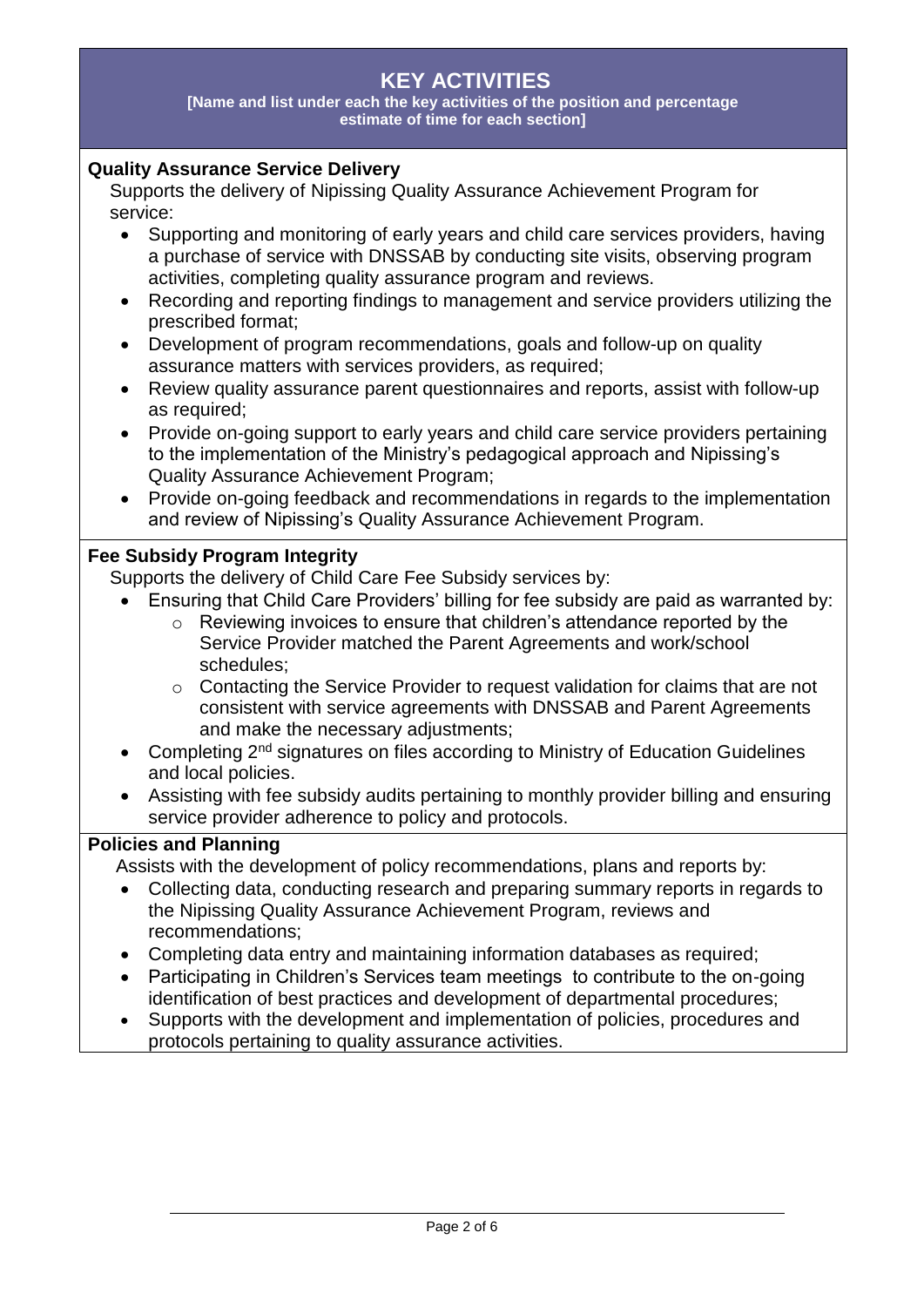#### **Early Years Initiatives**

Assist with local early years and child care initiatives by:

- Actively participating in local initiatives related to Early Years, Quality Assurance, Special Needs Resourcing, Mentoring and Professional Development (i.e. participating on committees, special events, conferences, etc.)
- Act as a resource to parents, operators, community partners and others in regards to the Early Years;
- Provide and support on-going professional development opportunities related to local quality assurance strategies;
- Provide recommendations for on-going learning opportunities throughout the District;
- Provide recommendations for professional development requirements based on quality assurance observations throughout the year.

#### **Fee Subsidy**

When necessary, act as a back up to support the delivery of Child Care Fee Subsidy services by:

- Supporting the development of accurate and timely responses to fee subsidy inquiries and approaches with complex cases;
- Delivering DNSSAB fee subsidy services (i.e. applications, determine eligibility, annual reviews, etc.) as required.

**As a DNSSAB employee, the position is responsible for creating, maintaining and actively participating in a respectful workplace, that is free of all forms of harassment, discrimination and violence.**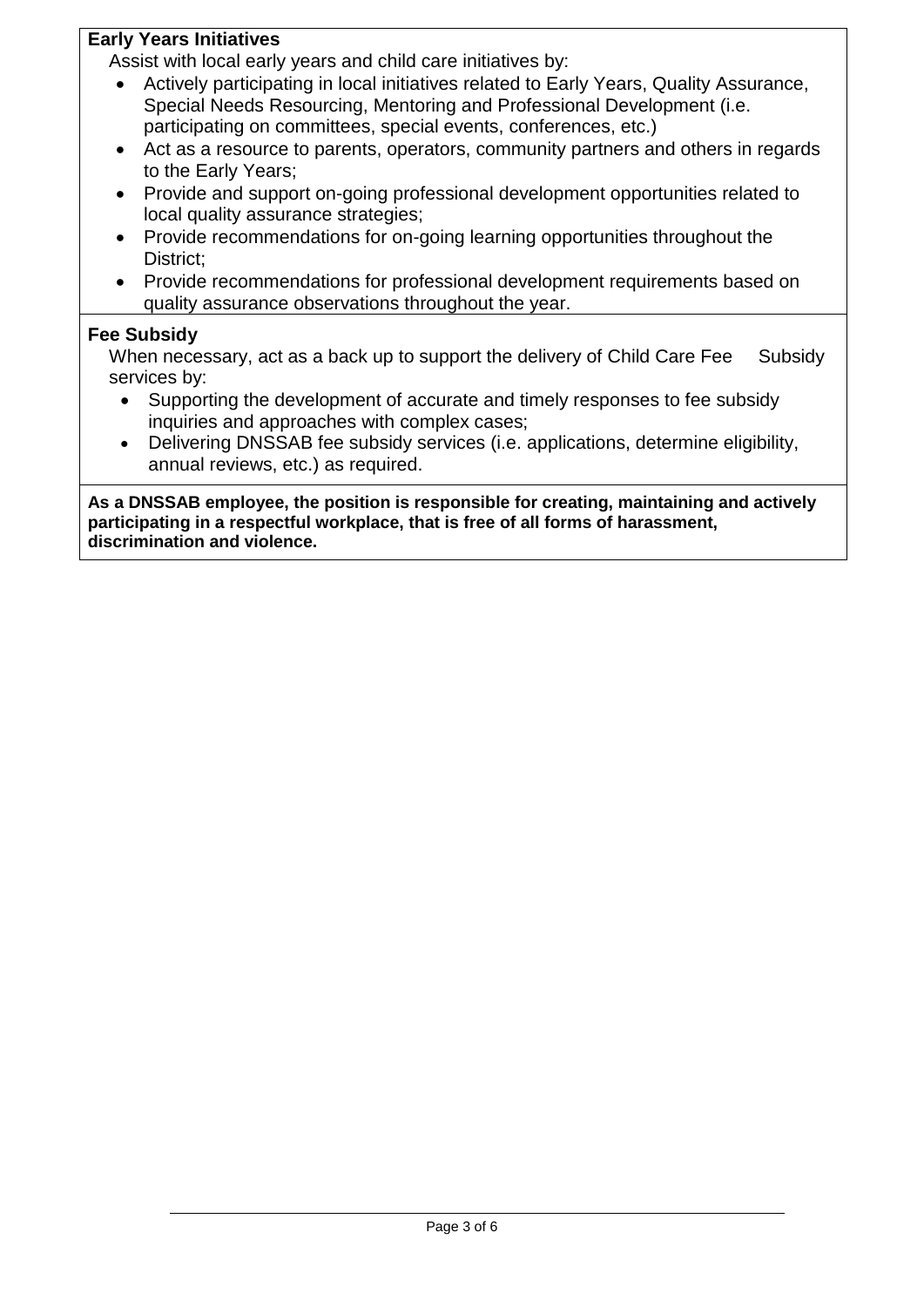# **QUALIFICATIONS**

- Post-Secondary diploma in Early Childhood Education and registration with the College of Early Childhood Education;
- 3 years related experience in service delivery or program administration under the Child Care and Early Years Act;
- Fluently bilingual in both French and English, considered to be an asset;
- Working knowledge of the Child Care and Early Years Act, Education Act, the Ontario Child Care Services Management, Ministry Guidelines, federal, provincial and local childcare initiatives;
- Good working knowledge of standard program and rating scales such as ITERS, ECERS, SACERS, PAS, SECIQS, etc.;
- Excellent working knowledge of Ontario's Vision and pedagogical approach for early years and child care programs;
- Good working knowledge of local community agencies and the services that they provide;
- Excellent organizational skills and analytical skills;
- Ability to follow directions and provide appropriate recommendations;
- Excellent communication skills (both verbal and written);
- Working knowledge of PowerPoint, Outlook, MS Excel and MSWord;
- Report writing and presentation skills;
- Excellent customer service skills;

 $\lambda$ 

- Understanding of accepted standards with respect to confidentiality;
- Valid Ontario Drivers license and access to a reliable vehicle for use on the job.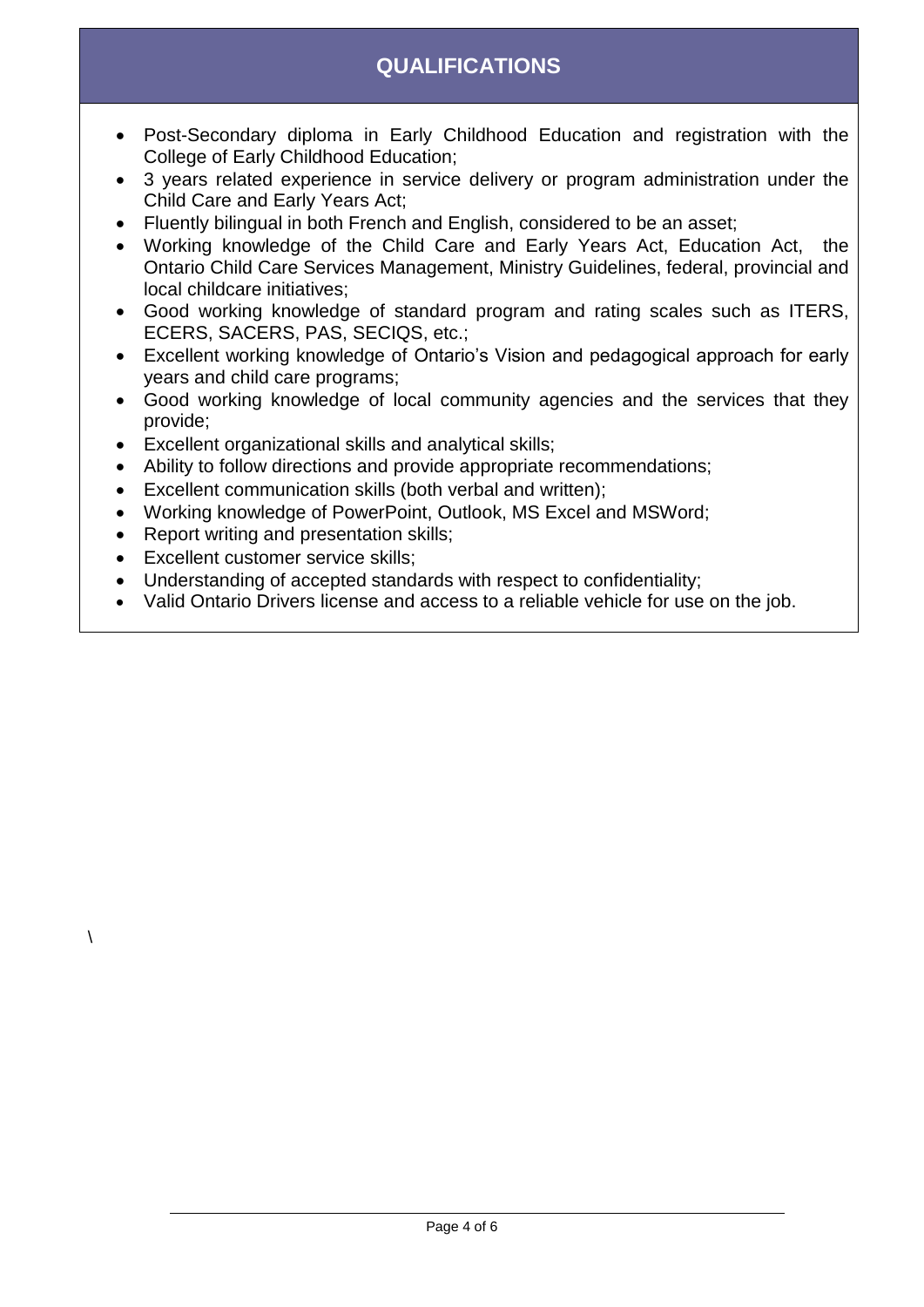# **COMPENSABLE FACTORS**

### **KNOWLEDGE**

**[This subfactor measures the general knowledge and specialized or vocational training necessary to perform the job duties in a satisfactory manner and has no relationship to the academic achievement of an employee. The degree levels are normally expressed in terms of formal education or equivalent. Similar levels of achievement can be obtained through related experience, courses or selfimprovement**

Undergraduate level (College) – Two years or equivalent.

## **EXPERIENCE**

**[This sub factor should be considered when the degrees of knowledge are established. It serves as a scale of measurement for the amount of practical experience that an average individual having the appropriate theoretical knowledge, specific education and specialized training, would require to be able to perform the job duties.]**

Over two years, up to and including four years.

## **JUDGEMENT**

**[ Measures the choice of action required in applying methods, procedures, or policies to complete the tasks. ]**

The job requires that changes be recommended to establish methods or procedures. Work involves a choice of methods or procedures or sequence of operation.

# **MENTAL EFFORT**

**[ Measures the period of time wherein mental, visual and/or aural attentiveness is required on the job. Both the frequency and duration of the effort are to be considered.]**

Frequent periods of long duration.

## **PHYSICAL ACTIVITY**

**[ Measures the physical activity by the type and duration required to perform the duties.]**

Light activity of intermediate duration.

#### **DEXTERITY**

**[ Measures the level of dexterity required by a job. The levels of manual dexterity are determined by considering the elements of speed and/or accurate hand/eye (or hand/foot) coordination. Movements can be either fine or coarse.]**

Employee is required to perform tasks that demand the accurate co-ordination of coarse movements, where speed is a secondary consideration.